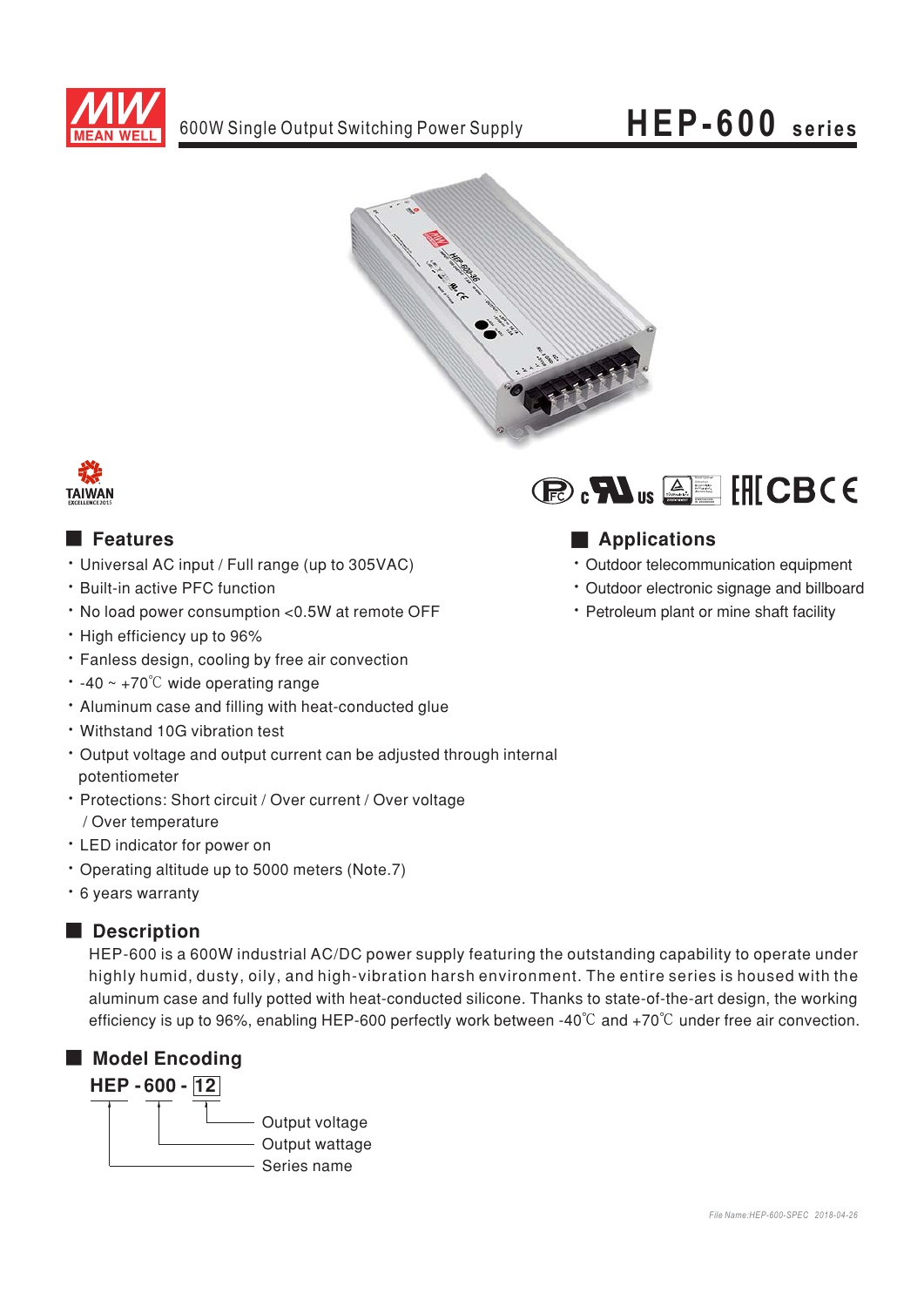

## 600W Single Output Switching Power Supply **HEP-600 series**

#### **SPECIFICATION**

| <b>MODEL</b>        |                                                                                                                                                                                                                                                                                                                                                                                                                                                                                                                                                                                                                                                                                                                                                                                                                                                                                                                                                                                                                                                                                                                                                                                                                                         | HEP-600-12                                                                                           | HEP-600-15                                            | HEP-600-20  | HEP-600-24   | HEP-600-30                             | HEP-600-36                                                                         | HEP-600-42     | HEP-600-48                                            | HEP-600-54     |
|---------------------|-----------------------------------------------------------------------------------------------------------------------------------------------------------------------------------------------------------------------------------------------------------------------------------------------------------------------------------------------------------------------------------------------------------------------------------------------------------------------------------------------------------------------------------------------------------------------------------------------------------------------------------------------------------------------------------------------------------------------------------------------------------------------------------------------------------------------------------------------------------------------------------------------------------------------------------------------------------------------------------------------------------------------------------------------------------------------------------------------------------------------------------------------------------------------------------------------------------------------------------------|------------------------------------------------------------------------------------------------------|-------------------------------------------------------|-------------|--------------|----------------------------------------|------------------------------------------------------------------------------------|----------------|-------------------------------------------------------|----------------|
|                     | <b>DC VOLTAGE</b>                                                                                                                                                                                                                                                                                                                                                                                                                                                                                                                                                                                                                                                                                                                                                                                                                                                                                                                                                                                                                                                                                                                                                                                                                       | 12V                                                                                                  | 15V                                                   | <b>20V</b>  | <b>24V</b>   | 30V                                    | 36V                                                                                | 42V            | 48V                                                   | 54V            |
| <b>OUTPUT</b>       | <b>RATED CURRENT</b>                                                                                                                                                                                                                                                                                                                                                                                                                                                                                                                                                                                                                                                                                                                                                                                                                                                                                                                                                                                                                                                                                                                                                                                                                    | 40A                                                                                                  | 36A                                                   | 28A         | 25A          | 20A                                    | 16.7A                                                                              | 14.3A          | 12.5A                                                 | 11.2A          |
|                     | <b>RATED POWER</b>                                                                                                                                                                                                                                                                                                                                                                                                                                                                                                                                                                                                                                                                                                                                                                                                                                                                                                                                                                                                                                                                                                                                                                                                                      | 480W                                                                                                 | 540W                                                  | 560W        | 600W         | 600W                                   | 601.2W                                                                             | 600.6W         | 600W                                                  | 604.8W         |
|                     | RIPPLE & NOISE (max.) Note.2 150mVp-p                                                                                                                                                                                                                                                                                                                                                                                                                                                                                                                                                                                                                                                                                                                                                                                                                                                                                                                                                                                                                                                                                                                                                                                                   |                                                                                                      | 150mVp-p                                              | $150mVp-p$  | 150mVp-p     | 200mVp-p                               | 250mVp-p                                                                           | 250mVp-p       | 250mVp-p                                              | $350mVp-p$     |
|                     | <b>VOLTAGE ADJ. RANGE</b>                                                                                                                                                                                                                                                                                                                                                                                                                                                                                                                                                                                                                                                                                                                                                                                                                                                                                                                                                                                                                                                                                                                                                                                                               | $10.2 \approx 12.6V$   12.7 ~ 15.8V   17 ~ 21V                                                       |                                                       |             |              | $20.4 \sim 25.2 \text{V}$ 25.5 ~ 31.5V | $ 30.6 \sim 37.8$ V                                                                | $35.7 - 44.1V$ | $40.8 - 50.4V$                                        | $45.9 - 56.7V$ |
|                     | <b>CURRENT ADJ. RANGE</b>                                                                                                                                                                                                                                                                                                                                                                                                                                                                                                                                                                                                                                                                                                                                                                                                                                                                                                                                                                                                                                                                                                                                                                                                               | Can be adjusted by internal potentiometer                                                            |                                                       |             |              |                                        |                                                                                    |                |                                                       |                |
|                     |                                                                                                                                                                                                                                                                                                                                                                                                                                                                                                                                                                                                                                                                                                                                                                                                                                                                                                                                                                                                                                                                                                                                                                                                                                         | $20 - 40A$                                                                                           | $18 - 36A$                                            | $14 - 28A$  | $12.5 - 25A$ | $10 - 20A$                             | $8.3 - 16.7A$                                                                      | $7.1 - 14.3A$  | $6.2 - 12.5A$                                         | $5.6 - 11.2A$  |
|                     | <b>VOLTAGE TOLERANCE Note.3</b>                                                                                                                                                                                                                                                                                                                                                                                                                                                                                                                                                                                                                                                                                                                                                                                                                                                                                                                                                                                                                                                                                                                                                                                                         | $\pm$ 3.0%                                                                                           | ±2.0%                                                 | ±1.5%       | ±1.0%        | ±1.0%                                  | ±1.0%                                                                              | ±1.0%          | ±1.0%                                                 | ±1.0%          |
|                     | <b>LINE REGULATION</b>                                                                                                                                                                                                                                                                                                                                                                                                                                                                                                                                                                                                                                                                                                                                                                                                                                                                                                                                                                                                                                                                                                                                                                                                                  | ±0.5%                                                                                                | ±0.5%                                                 | $\pm 0.5\%$ | ±0.5%        | ±0.5%                                  | ±0.5%                                                                              | ±0.5%          | $\pm 0.5\%$                                           | ±0.5%          |
|                     | <b>LOAD REGULATION</b>                                                                                                                                                                                                                                                                                                                                                                                                                                                                                                                                                                                                                                                                                                                                                                                                                                                                                                                                                                                                                                                                                                                                                                                                                  | ±2.0%                                                                                                | ±1.5%                                                 | ±1.0%       | ±0.5%        | ±0.5%                                  | ±0.5%                                                                              | ±0.5%          | $\pm 0.5\%$                                           | $\pm 0.5\%$    |
|                     | <b>SETUP, RISE TIME</b>                                                                                                                                                                                                                                                                                                                                                                                                                                                                                                                                                                                                                                                                                                                                                                                                                                                                                                                                                                                                                                                                                                                                                                                                                 | Note.5 500ms, 80ms at full load 230VAC /115VAC                                                       |                                                       |             |              |                                        |                                                                                    |                |                                                       |                |
|                     | <b>HOLD UP TIME (Typ.)</b>                                                                                                                                                                                                                                                                                                                                                                                                                                                                                                                                                                                                                                                                                                                                                                                                                                                                                                                                                                                                                                                                                                                                                                                                              | 15ms at full load 230VAC /115VAC                                                                     |                                                       |             |              |                                        |                                                                                    |                |                                                       |                |
| <b>INPUT</b>        | <b>VOLTAGE RANGE</b>                                                                                                                                                                                                                                                                                                                                                                                                                                                                                                                                                                                                                                                                                                                                                                                                                                                                                                                                                                                                                                                                                                                                                                                                                    | Note.4   $90 \sim 305$ VAC<br>$127 - 431VDC$                                                         |                                                       |             |              |                                        |                                                                                    |                |                                                       |                |
|                     | <b>FREQUENCY RANGE</b>                                                                                                                                                                                                                                                                                                                                                                                                                                                                                                                                                                                                                                                                                                                                                                                                                                                                                                                                                                                                                                                                                                                                                                                                                  | $47 \sim 63$ Hz                                                                                      |                                                       |             |              |                                        |                                                                                    |                |                                                       |                |
|                     | <b>POWER FACTOR (Typ.)</b>                                                                                                                                                                                                                                                                                                                                                                                                                                                                                                                                                                                                                                                                                                                                                                                                                                                                                                                                                                                                                                                                                                                                                                                                              | PF>0.98/115VAC, PF>0.95/230VAC, PF>0.93/277VAC at full load                                          |                                                       |             |              |                                        |                                                                                    |                |                                                       |                |
|                     | EFFICIENCY (Typ.)                                                                                                                                                                                                                                                                                                                                                                                                                                                                                                                                                                                                                                                                                                                                                                                                                                                                                                                                                                                                                                                                                                                                                                                                                       | 93%                                                                                                  | 94%                                                   | 95%         | 95%          | 95.5%                                  | 95.5%                                                                              | 96%            | 96%                                                   | 96%            |
|                     | <b>AC CURRENT (Typ.)</b>                                                                                                                                                                                                                                                                                                                                                                                                                                                                                                                                                                                                                                                                                                                                                                                                                                                                                                                                                                                                                                                                                                                                                                                                                | 7A/115VAC<br>3.3A/230VAC<br>2.9A/277VAC                                                              |                                                       |             |              |                                        |                                                                                    |                |                                                       |                |
|                     | <b>INRUSH CURRENT(Typ.)</b>                                                                                                                                                                                                                                                                                                                                                                                                                                                                                                                                                                                                                                                                                                                                                                                                                                                                                                                                                                                                                                                                                                                                                                                                             | COLD START 70A(twidth=1000µs measured at 50% Ipeak) at 230VAC                                        |                                                       |             |              |                                        |                                                                                    |                |                                                       |                |
|                     | <b>LEAKAGE CURRENT</b>                                                                                                                                                                                                                                                                                                                                                                                                                                                                                                                                                                                                                                                                                                                                                                                                                                                                                                                                                                                                                                                                                                                                                                                                                  | <0.75mA/277VAC                                                                                       |                                                       |             |              |                                        |                                                                                    |                |                                                       |                |
| <b>PROTECTION</b>   | <b>OVER CURRENT</b>                                                                                                                                                                                                                                                                                                                                                                                                                                                                                                                                                                                                                                                                                                                                                                                                                                                                                                                                                                                                                                                                                                                                                                                                                     | $105 - 125%$                                                                                         |                                                       |             |              |                                        |                                                                                    |                |                                                       |                |
|                     |                                                                                                                                                                                                                                                                                                                                                                                                                                                                                                                                                                                                                                                                                                                                                                                                                                                                                                                                                                                                                                                                                                                                                                                                                                         | Protection type : Constant current limiting, recovers automatically after fault condition is removed |                                                       |             |              |                                        |                                                                                    |                |                                                       |                |
|                     | <b>SHORT CIRCUIT</b>                                                                                                                                                                                                                                                                                                                                                                                                                                                                                                                                                                                                                                                                                                                                                                                                                                                                                                                                                                                                                                                                                                                                                                                                                    | Constant current limiting, recovers automatically after fault condition is removed                   |                                                       |             |              |                                        |                                                                                    |                |                                                       |                |
|                     | <b>OVER VOLTAGE</b>                                                                                                                                                                                                                                                                                                                                                                                                                                                                                                                                                                                                                                                                                                                                                                                                                                                                                                                                                                                                                                                                                                                                                                                                                     | $13 - 16V$                                                                                           | $16.5 \approx 20.5 \text{V}$ 22 $\approx 26 \text{V}$ |             | $26 - 30V$   |                                        | $32.5 \approx 36.5 \text{V}$ 39.5 $\approx 43.5 \text{V}$ 46 $\approx 50 \text{V}$ |                | $52.5 \approx 56.5 \text{V}$ 59 $\approx 63 \text{V}$ |                |
|                     |                                                                                                                                                                                                                                                                                                                                                                                                                                                                                                                                                                                                                                                                                                                                                                                                                                                                                                                                                                                                                                                                                                                                                                                                                                         | Protection type: Shut down o/p voltage, re-power on to recover                                       |                                                       |             |              |                                        |                                                                                    |                |                                                       |                |
|                     | <b>OVER TEMPERATURE</b>                                                                                                                                                                                                                                                                                                                                                                                                                                                                                                                                                                                                                                                                                                                                                                                                                                                                                                                                                                                                                                                                                                                                                                                                                 | Shut down o/p voltage, re-power on to recover                                                        |                                                       |             |              |                                        |                                                                                    |                |                                                       |                |
| <b>FUNCTION</b>     | <b>REMOTE ON/OFF CONTROL</b>                                                                                                                                                                                                                                                                                                                                                                                                                                                                                                                                                                                                                                                                                                                                                                                                                                                                                                                                                                                                                                                                                                                                                                                                            | Power on : "Hi" > 2 ~ 5V or Open circuit  Power off : "Low" < 0 ~ 0.5V or Short circuit              |                                                       |             |              |                                        |                                                                                    |                |                                                       |                |
|                     | <b>5V STANDBY</b>                                                                                                                                                                                                                                                                                                                                                                                                                                                                                                                                                                                                                                                                                                                                                                                                                                                                                                                                                                                                                                                                                                                                                                                                                       | $5Vs_B$ : $5V@0.5A$ ; tolerance $\pm 5%$ , ripple: 100mVp-p(max.)                                    |                                                       |             |              |                                        |                                                                                    |                |                                                       |                |
| <b>ENVIRONMENT</b>  | <b>WORKING TEMP.</b>                                                                                                                                                                                                                                                                                                                                                                                                                                                                                                                                                                                                                                                                                                                                                                                                                                                                                                                                                                                                                                                                                                                                                                                                                    | $-40 \sim +70^{\circ}$ (Refer to "Derating Curve")                                                   |                                                       |             |              |                                        |                                                                                    |                |                                                       |                |
|                     | <b>WORKING HUMIDITY</b>                                                                                                                                                                                                                                                                                                                                                                                                                                                                                                                                                                                                                                                                                                                                                                                                                                                                                                                                                                                                                                                                                                                                                                                                                 | $20 \sim 95\%$ RH non-condensing                                                                     |                                                       |             |              |                                        |                                                                                    |                |                                                       |                |
|                     | <b>STORAGE TEMP., HUMIDITY</b>                                                                                                                                                                                                                                                                                                                                                                                                                                                                                                                                                                                                                                                                                                                                                                                                                                                                                                                                                                                                                                                                                                                                                                                                          | $-40 \sim +85^{\circ}$ C, 10 ~ 95% RH non-condensing                                                 |                                                       |             |              |                                        |                                                                                    |                |                                                       |                |
|                     | <b>TEMP. COEFFICIENT</b>                                                                                                                                                                                                                                                                                                                                                                                                                                                                                                                                                                                                                                                                                                                                                                                                                                                                                                                                                                                                                                                                                                                                                                                                                | $\pm$ 0.03%/°C (0~60°C)                                                                              |                                                       |             |              |                                        |                                                                                    |                |                                                       |                |
|                     | <b>VIBRATION</b>                                                                                                                                                                                                                                                                                                                                                                                                                                                                                                                                                                                                                                                                                                                                                                                                                                                                                                                                                                                                                                                                                                                                                                                                                        | 20 ~ 500Hz, 10G 12min./1cycle, period for 72min. each along X, Y, Z axes                             |                                                       |             |              |                                        |                                                                                    |                |                                                       |                |
|                     | <b>SAFETY STANDARDS</b>                                                                                                                                                                                                                                                                                                                                                                                                                                                                                                                                                                                                                                                                                                                                                                                                                                                                                                                                                                                                                                                                                                                                                                                                                 | UL60950-1, TUV EN60950-1, EAC TP TC 004 approved                                                     |                                                       |             |              |                                        |                                                                                    |                |                                                       |                |
| <b>SAFETY &amp;</b> | <b>WITHSTAND VOLTAGE</b>                                                                                                                                                                                                                                                                                                                                                                                                                                                                                                                                                                                                                                                                                                                                                                                                                                                                                                                                                                                                                                                                                                                                                                                                                | I/P-O/P:3.75KVAC I/P-FG:2KVAC O/P-FG:1.5KVAC                                                         |                                                       |             |              |                                        |                                                                                    |                |                                                       |                |
| <b>EMC</b>          | <b>ISOLATION RESISTANCE</b>                                                                                                                                                                                                                                                                                                                                                                                                                                                                                                                                                                                                                                                                                                                                                                                                                                                                                                                                                                                                                                                                                                                                                                                                             | I/P-O/P. I/P-FG. O/P-FG:100M Ohms / 500VDC / 25°C/70% RH                                             |                                                       |             |              |                                        |                                                                                    |                |                                                       |                |
| (Note.6)            | <b>EMC EMISSION</b>                                                                                                                                                                                                                                                                                                                                                                                                                                                                                                                                                                                                                                                                                                                                                                                                                                                                                                                                                                                                                                                                                                                                                                                                                     | Compliance to EN55032 (CISPR32) Class B, EN61000-3-2,-3, EAC TP TC 020                               |                                                       |             |              |                                        |                                                                                    |                |                                                       |                |
|                     | <b>EMC IMMUNITY</b>                                                                                                                                                                                                                                                                                                                                                                                                                                                                                                                                                                                                                                                                                                                                                                                                                                                                                                                                                                                                                                                                                                                                                                                                                     | Compliance to EN61000-4-2,3,4,5,6,8,11, EN55024, heavy industry level, EAC TP TC 020                 |                                                       |             |              |                                        |                                                                                    |                |                                                       |                |
| <b>OTHERS</b>       | <b>MTBF</b>                                                                                                                                                                                                                                                                                                                                                                                                                                                                                                                                                                                                                                                                                                                                                                                                                                                                                                                                                                                                                                                                                                                                                                                                                             | 76.9K hrs min. MIL-HDBK-217F $(25^{\circ}C)$                                                         |                                                       |             |              |                                        |                                                                                    |                |                                                       |                |
|                     | <b>DIMENSION</b>                                                                                                                                                                                                                                                                                                                                                                                                                                                                                                                                                                                                                                                                                                                                                                                                                                                                                                                                                                                                                                                                                                                                                                                                                        | 280*144*48.5mm (L*W*H)                                                                               |                                                       |             |              |                                        |                                                                                    |                |                                                       |                |
|                     | <b>PACKING</b>                                                                                                                                                                                                                                                                                                                                                                                                                                                                                                                                                                                                                                                                                                                                                                                                                                                                                                                                                                                                                                                                                                                                                                                                                          | 3.9Kg; 4pcs/16Kg/0.9CUFT                                                                             |                                                       |             |              |                                        |                                                                                    |                |                                                       |                |
| <b>NOTE</b>         | 1. All parameters NOT specially mentioned are measured at 230VAC input, rated load and 25 <sup>°</sup> C of ambient temperature.<br>2. Ripple & noise are measured at 20MHz of bandwidth by using a 12" twisted pair-wire terminated with a 0.1uf & 47uf parallel capacitor.<br>3. Tolerance: includes set up tolerance, line regulation and load regulation.<br>4. Derating may be needed under low input voltages. Please check the static characteristics for more details.<br>5. Length of set up time is measured at cold first start. Turning ON/OFF the power supply may lead to increase of the set up time.<br>6. The power supply is considered a component which will be installed into a final equipment. All the EMC tests are been executed by mounting the unit on<br>a 360mm*360mm metal plate with 1mm of thickness. The final equipment must be re-confirmed that it still meets EMC directives. For guidance on how to<br>perform these EMC tests, please refer to "EMI testing of component power supplies." (as available on http://www.meanwell.com)<br>7. The ambient temperature derating of 3.5°C/1000m with fanless models and of 5°C/1000m with fan models for operating altitude higher than 2000m(6500ft). |                                                                                                      |                                                       |             |              |                                        |                                                                                    |                |                                                       |                |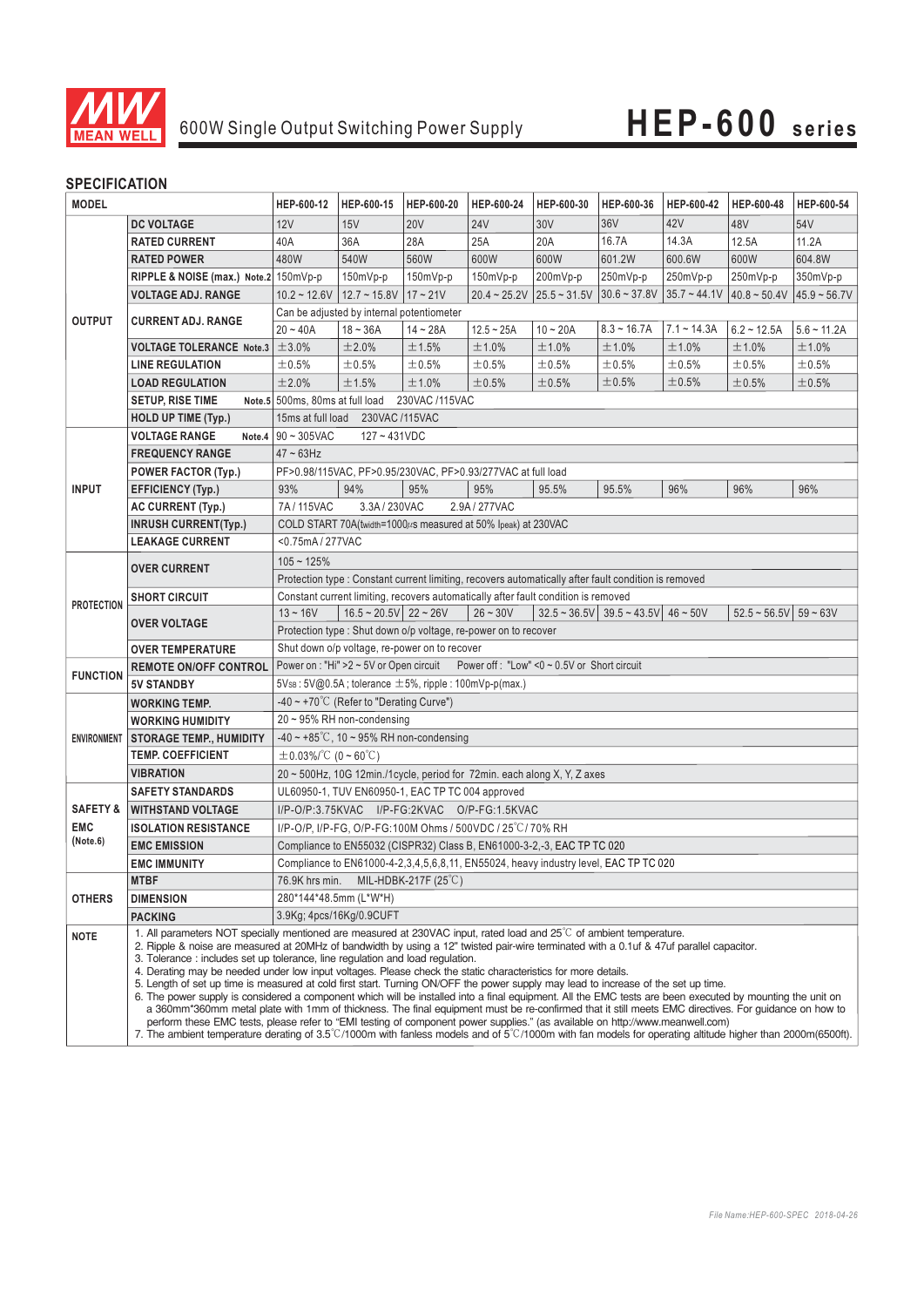

# 600W Single Output Switching Power Supply **HEP-600 series**